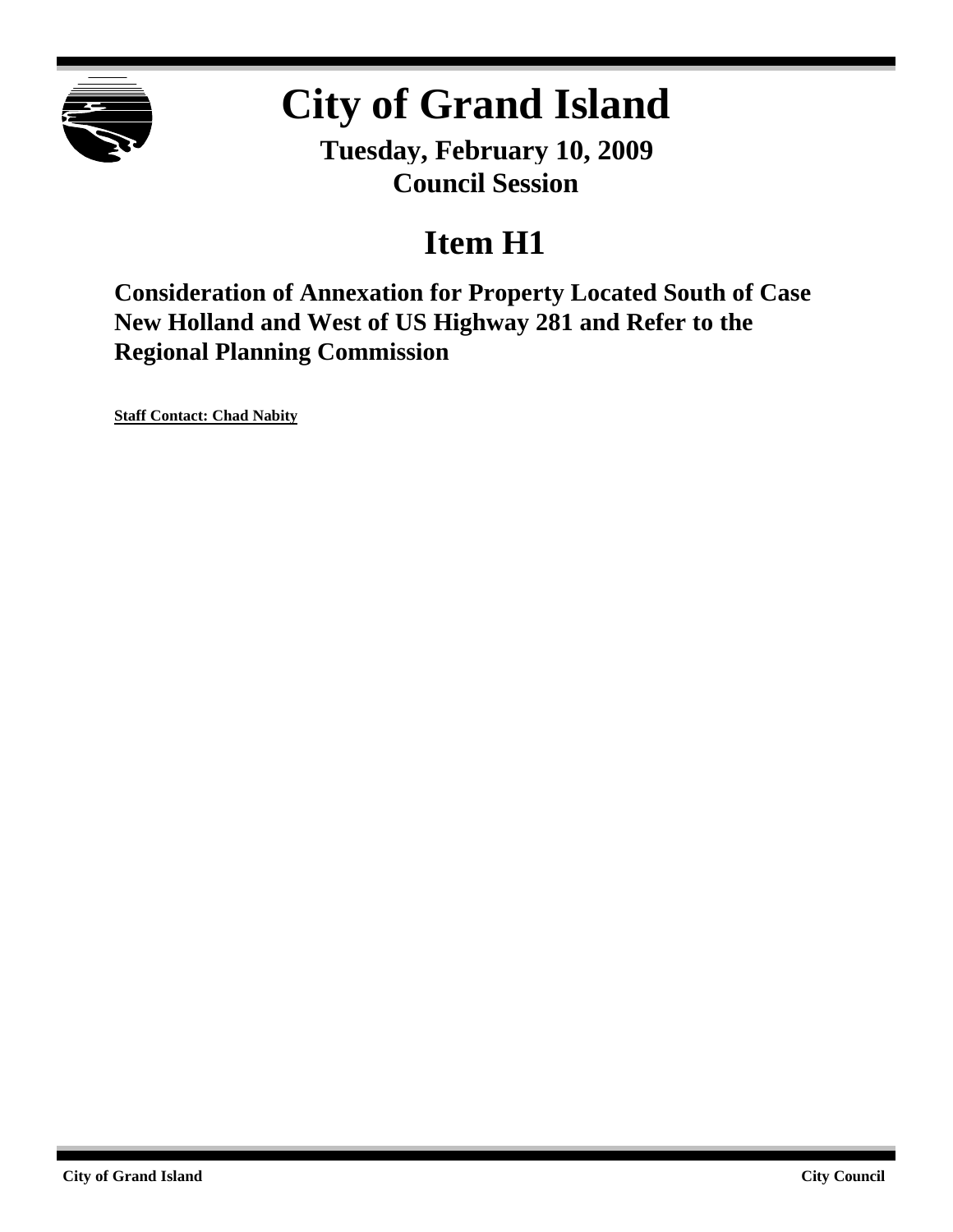### **Council Agenda Memo**

| From:           | Chad Nabity, AICP Hall County Regional Planning<br>Director |
|-----------------|-------------------------------------------------------------|
| <b>Meeting:</b> | February 10, 2009                                           |
| Subject:        | Annexation of Property South of Case New Holland            |
| Item $\#$ 's:   | $H-1$                                                       |
| $Presenter(s):$ | Chad Nabity, AICP Hall County Regional Planning<br>Director |

#### **Background**

A request has been received to consider annexation of property located south of Case New Holland on the west side of U.S. Highway 281 north of the Riverview Apartments. Case New Holland has purchased this property. They have already fenced the property and are adding it to their corporate campus. They will also be requesting that the property be rezoned to M1-Light Manufacturing consistent with the zoning on their main building. This property is surrounded by the Grand Island Municipal limits on all sides.

#### **Discussion**

Nebraska Revised Statute §16-117 provides for the process of annexation the first step of which is for the Mayor and City Council to refer the matter to the Regional Planning Commission for a recommendation. This will be followed by the process as outlined in the attached timeline. Council did pass an ordinance to annex this property on the first 2 readings in 2005. Before the third reading the owners of the property asked that Council postpone the issue until a request to bring it forward was made. Because of the amount of time that has passed since the last action it is appropriate to run this through the whole process.

#### **Alternatives**

It appears that the Council has the following alternatives concerning the issue at hand. The Council may: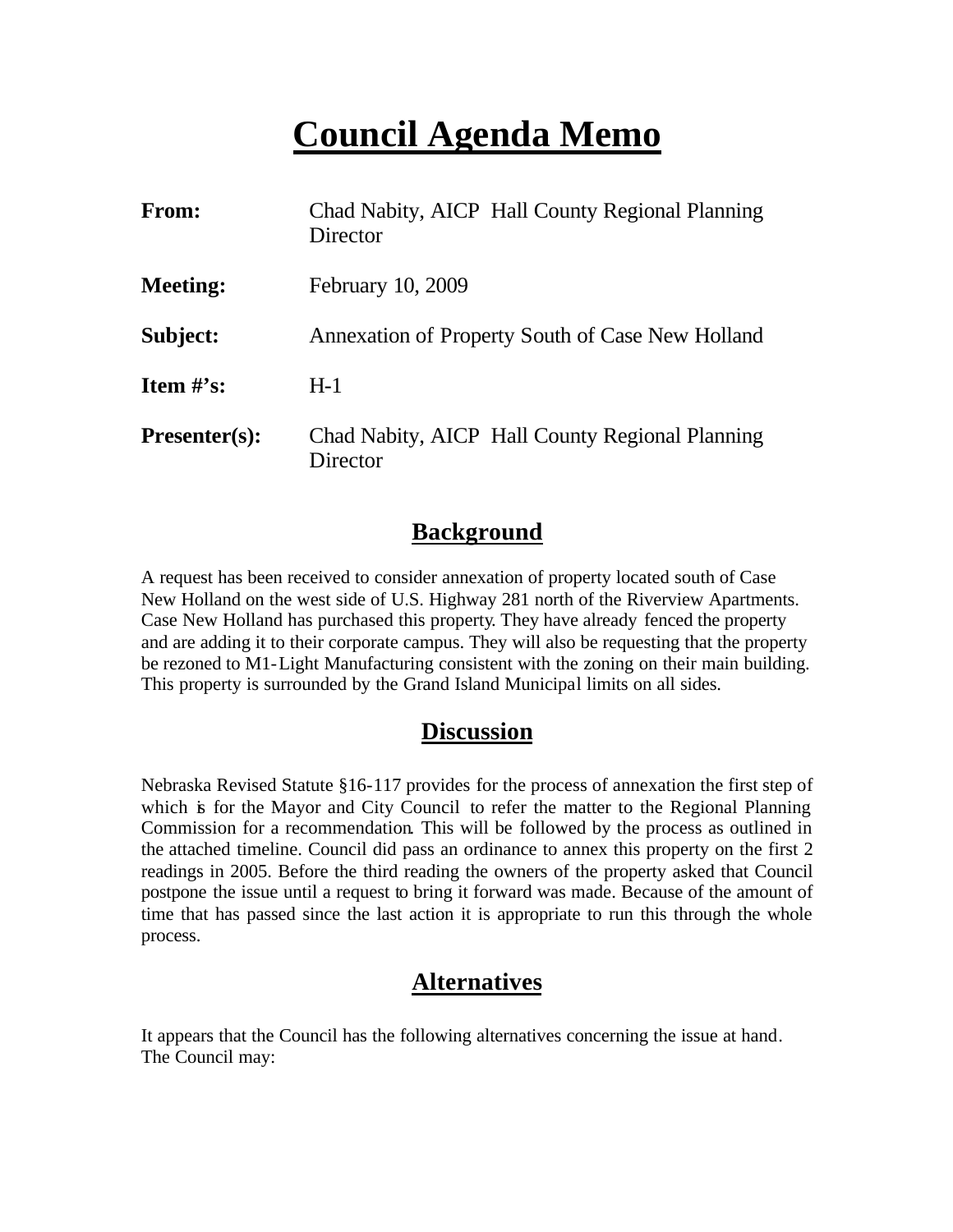- 1. Refer the annexation request to the Hall County Regional Planning Commission: *If you choose to refer this item staff will follow the attached timeline in moving this request forward.*
- 2. Choose not to refer the annexation request to the Hall County Regional Planning Commission: *No further action will be taken on this item until such time as either Council brings the question forward or the property owner requests further consideration. This property is surrounded by City Limits and annexation of this property would eliminate one of the holes in our municipal limits.*
- *3.* Postpone the issue: *No further action would be taken until council chooses to act on the item.*

#### **Recommendation**

City Administration recommends that the Council refer this request for annexation to the Hall County Regional Planning Commission for a recommendation.

### **Sample Motion**

Move to refer this request for annexation to the Hall County Regional Planning Commission for a recommendation.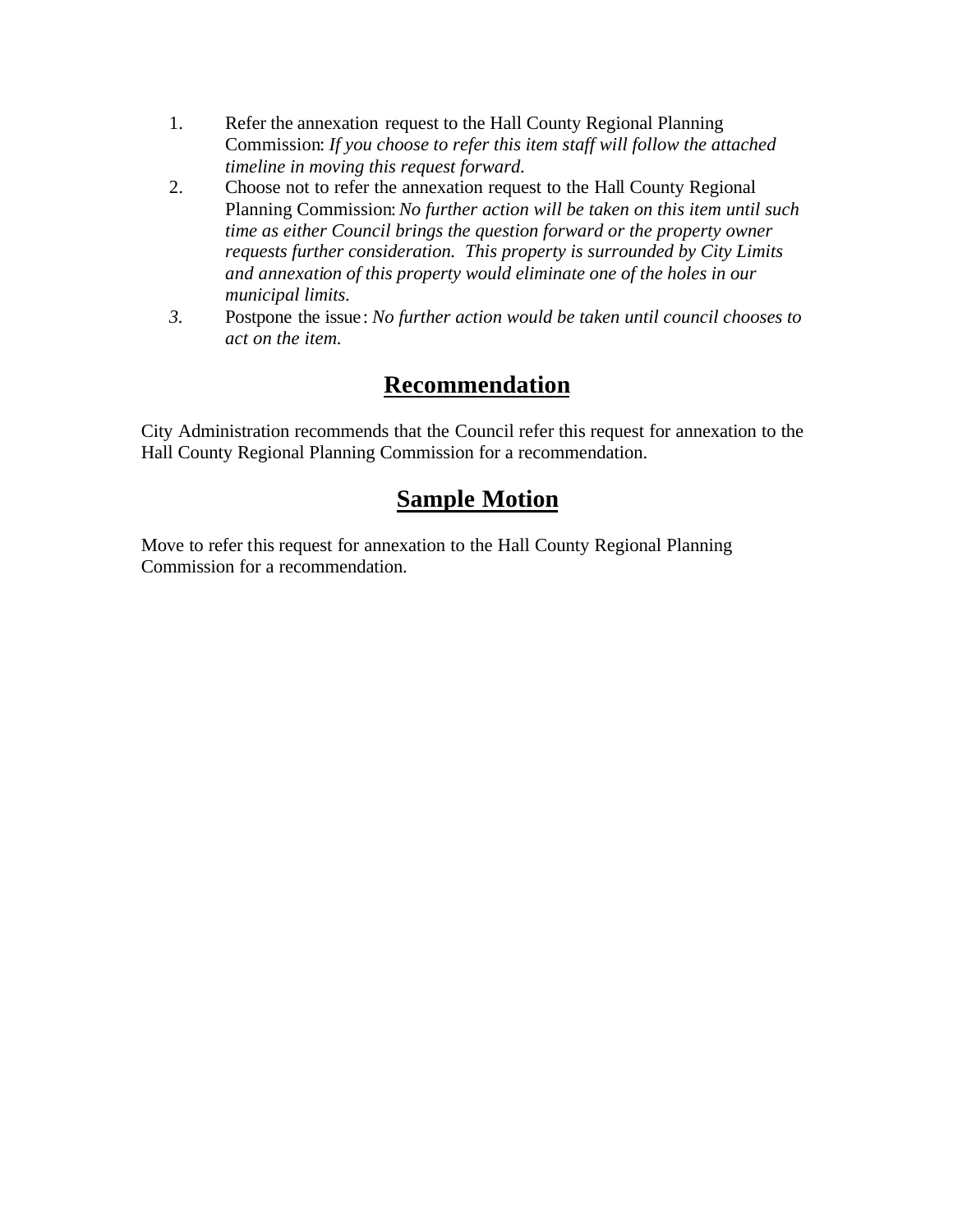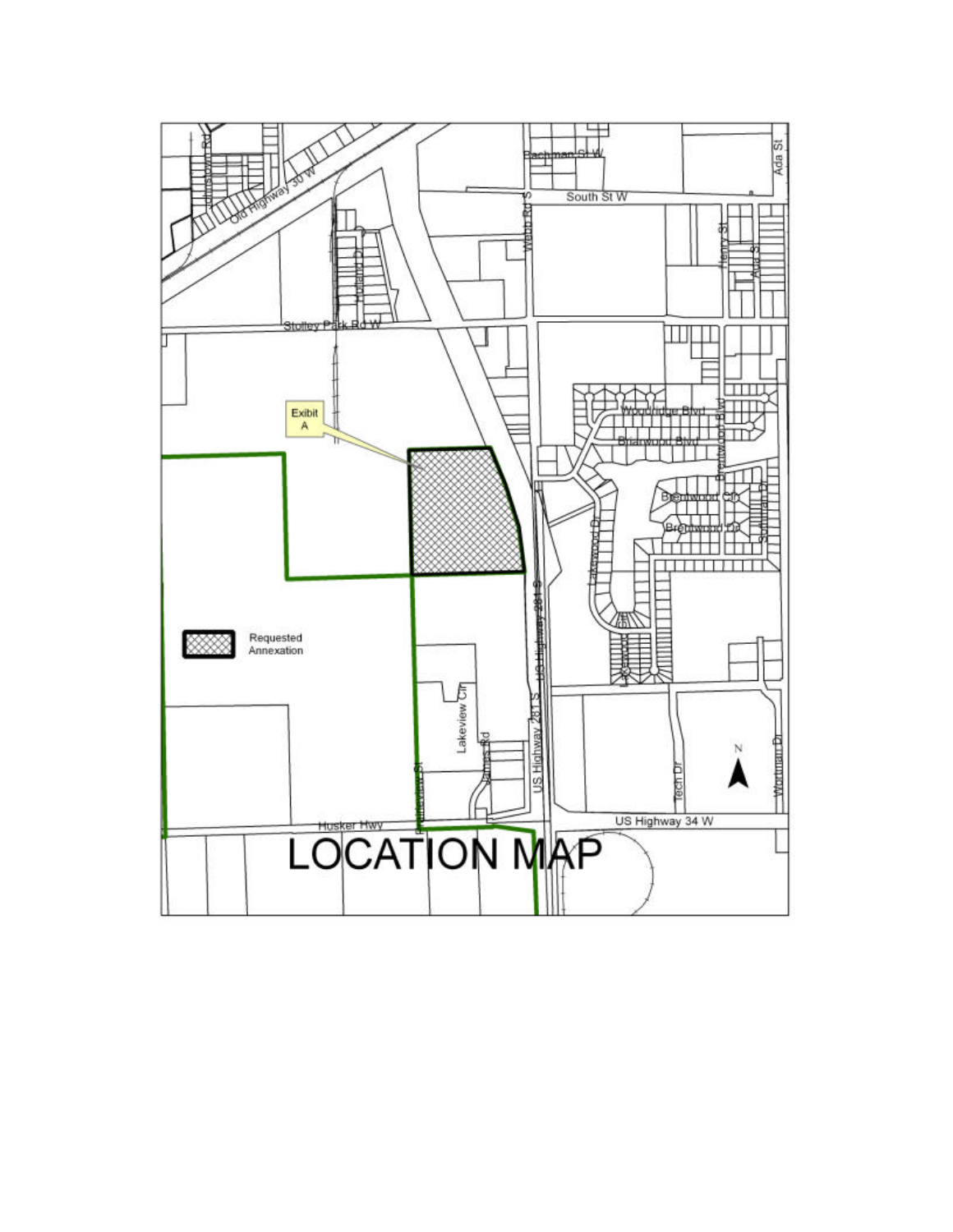#### **TIMELINE 2009 Annexation**

- 02-10-2009 City Council Meeting. Referral of areas considered for annexation to Regional Planning Commission for hearing and recommendation.
- 02-21-2009 Notice of public hearing re: annexation published in *Grand Island Independent* for Regional Planning Commission meeting. [§19-929]
- 03-04-2009 Planning Commission Meeting. Commissioners to make recommendation on annexation of land into the City of Grand Island.
- 03-10-2009 City Council Meeting. Resolution indicates the city is (1) considering annexation, (2) approves and adopts the annexation plan, and (3) scheduling a public hearing for April 14, 2009. Annexation plan for extension of city services to be on file with the City Clerk. [§16-117]
- 03-10-2009 Annexation Plan for the extension of city services to the annexed area to be on file with the City Clerk for public review and inspection during regular business hours.
- 03-11-2009 Upon approval of resolution on 3/10/09, City Clerk sends copy of resolution to the school board of the school district in the land proposed for annexation.
- 04-3-2009 Notice of Public Hearing before City Council to be published in the *Grand Island Independent*. Notice must be published at least once, not less than 10 days prior to date of hearing.
- 04-14-2009 Public Hearing re: annexation. Title of ordinance to be read at council meeting. (1st time) [§16-404]
- 04-28-2009 Title of ordinance to be read at council meeting. (2nd time)
- 05-12-2009 Title of ordinance to be read at council meeting. (3rd time) Annexation Ordinance approved by City Council.
- 05-27-2009 Annexation Ordinance becomes effective.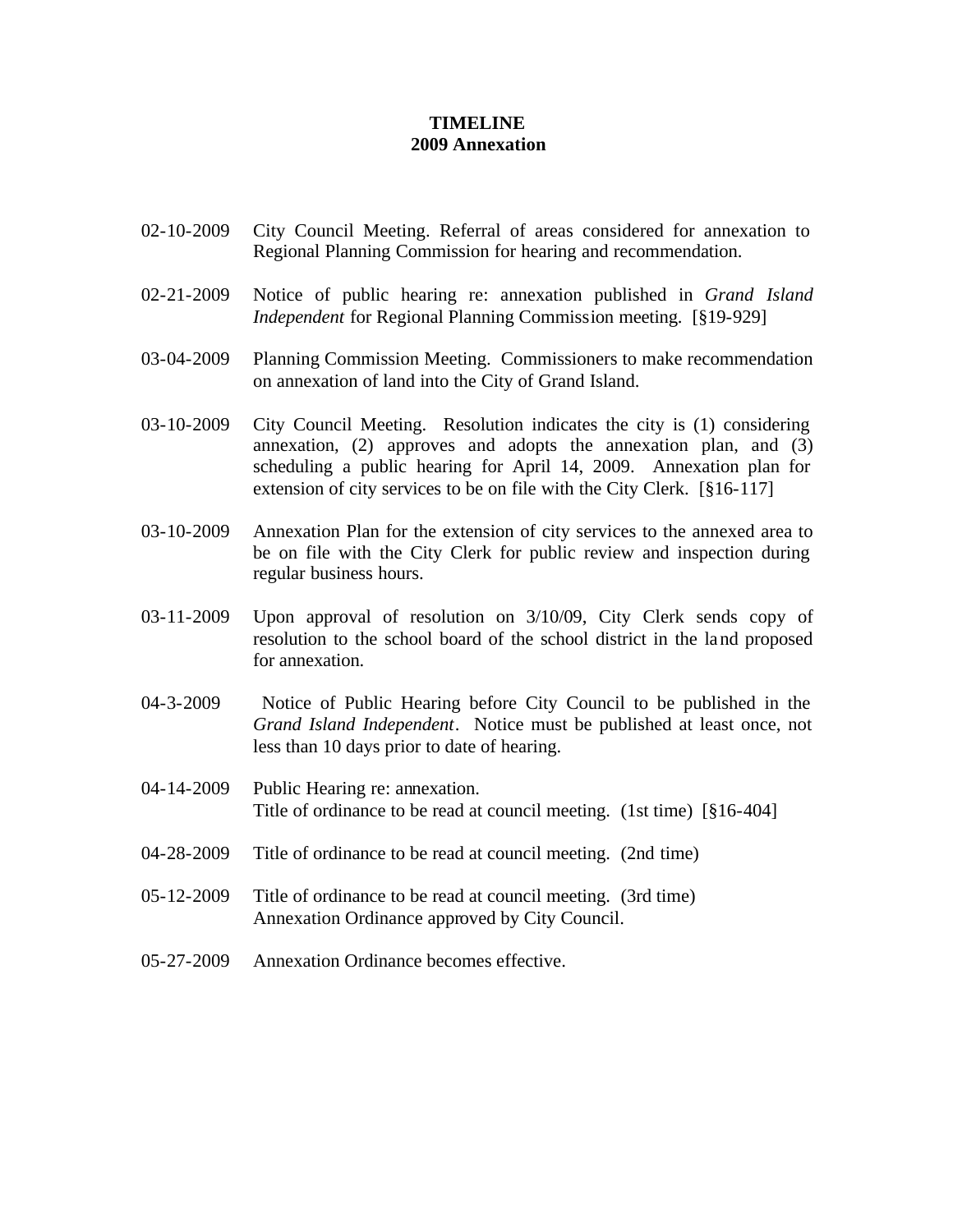



January 26, 2009

**RaNae Edwards, City Clerk** 100 East First Street Grand Island, NE 68801

Dear Ms. RaNae Edwards:

I would like to request, on behalf of CNH America LLC, that the property described below be annexed into the city limits of Grand Island. Also included is an exhibit of the property.

Legal Description of land requested to be annexed is as follows:

A tract of land located in part of the southeast quarter of the northeast quarter (se1/4, ne1/4) of section twenty-five (25), township eleven (11), north, range ten (10) west of the 6th p.m., in Hall County, Nebraska, except a certain tract more particularly described in quit claim deed recorded to the state of Nebraska in book 141, page 258, and except a certain tract more particularly described in appraiser's report recorded in book 9, page 67, and more particularly described as follows:

Commencing at the east quarter corner section 25-T11N-R10W; thence on an assumed bearing of \$88°08'57"W upon and along the south line of the SE1/4, NE1/4 a distance of 132.51 feet to the northeast corner of Lot 2, Pedcor Second Subdivision, an addition to the City of Grand Island, Nebraska, said point also being the westerly right-of-way (ROW) line of US Highway #281 and the point of beginning; thence \$88°09'55"W upon and along the south line of SE1/4, NE1/4, said line also being the north line of said Lot 2 a distance of 1189.55 feet to the southwest corner of said SE1/4, NE1/4, said point also being the northwest corner of said Lot 2; thence N01°24'18'W upon and along the west line of said SE1/4, NE1/4 a distance of 1322.52 feet to the northwest corner of said SE1/4, NE1/4; thence N88°18'32"E upon and along the north line of said SE1/4, NE1/4 a distance of 860.86 feet to said westerly row line of US Highway #281; thence \$21°57'28"E along and upon said west row line a distance of 398.06 feet to a point of curvature; thence upon and along said westerly row line around a curve in a clockwise direction having a delta angle 20°00'15", an arc length 968.79 feet, a radius 2774.79, a chord bearing \$12°42'30"E with a chord distance of 963.87 feet to the point of beginning. Said tract contains a calculated area of 1,412,514.37 square feet or 32,427 acres more or less.

I appreciate your time in this matter.

Sincerely,

Shane Jobman **Plant Engineering Manager CNH America LLC**